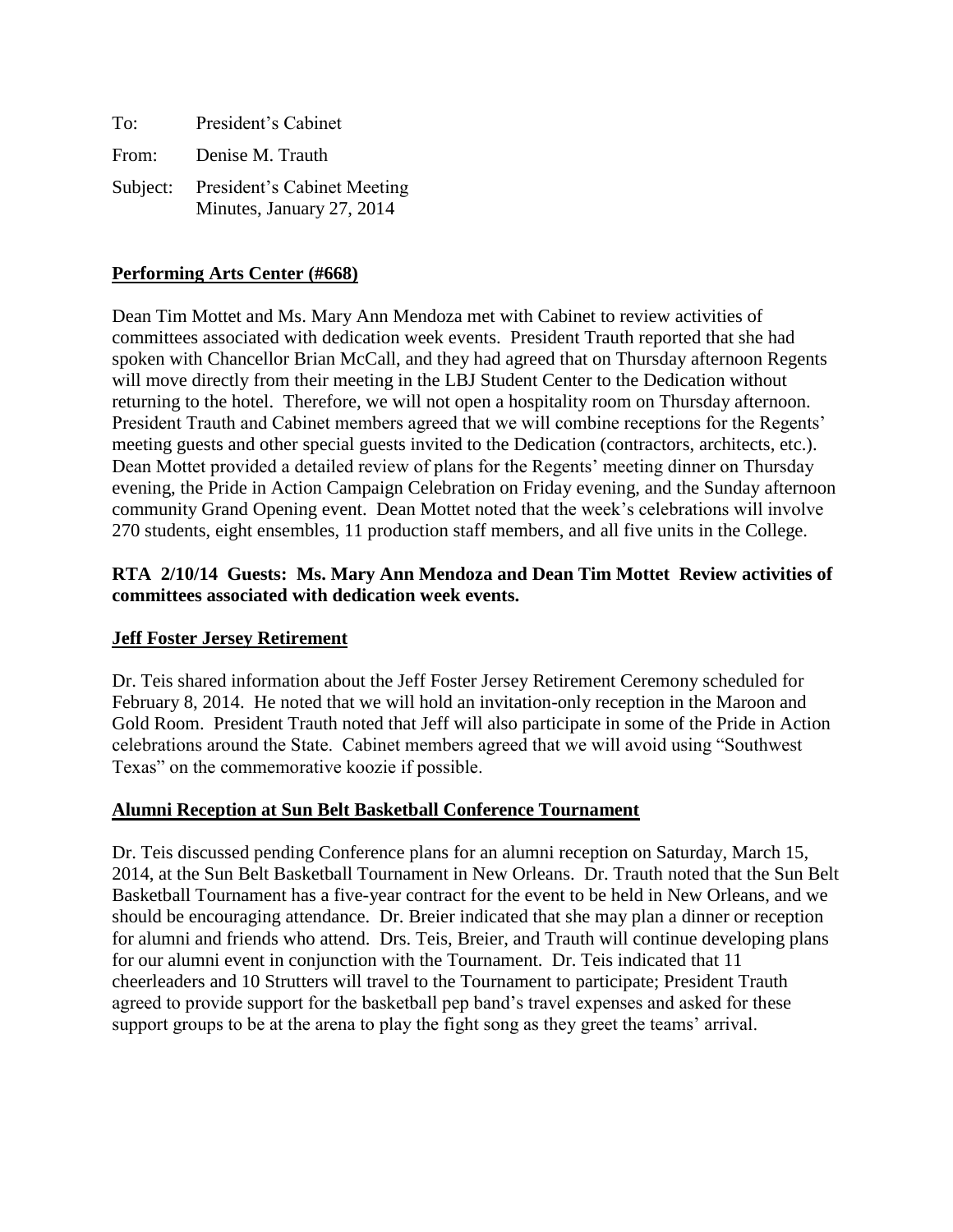## **UFCU Proposal**

Dr. Breier and Mr. Nance reviewed a proposal from University Federal Credit Union (UFCU) that is expanding their service to Hays County and is interested in becoming involved with the University. They are exploring both an Athletics marketing agreement and donations to other university programs. President Trauth stressed the need to keep the Athletics marketing agreement and any gifts separate and distinct. UFCU has asked about possible ATMs on campus and understands that ATMs would be contingent on a successful response to an RFP. Mr. Nance shared several suggested locations for ATMs on campus that could be included in an open RFP, and Cabinet members agreed that the Student Recreation Center, the Alkek Library, Athletics, and the Round Rock Campus are acceptable potential ATM locations.

## **Strahan Coliseum Expansion (#698)**

Mr. Nance asked if Cabinet members had received comments on the initial recently completed Strahan Coliseum Feasibility Study. Dr. Wyatt noted that the planning team needs to have full participation by telecommunications staff members to assure adequate infrastructure. Provost Bourgeois expressed support for The Proscenium-All-In Concept, noting a variety of benefits of this plan. Cabinet members agreed and stressed that this plan would need to involve the same kind of integration of "new" and "old" that we achieved in the expansion of Bobcat Stadium. The full project should be called the University Events Center, one element of which would be Strahan Coliseum. Mr. Nance indicated that with this guidance the architects can now develop firmer cost estimates and breakdowns by funding sources, including potential retail and other income opportunities and can develop plans for including this project on the May CIP update.

# **RTA 2/24/14 Review revised Strahan Coliseum Expansion Plans.**

## **President's Update (#556)**

President Trauth noted that Commissioner Will Conley is coming to campus on January 30, 2014, for to a briefing on our collaborative work with Texas A&M at the Freeman Ranch.

President Trauth reminded Cabinet members that the celebration of the LEED certification for Chautauqua Residence Hall and Gaillardia Residence Hall complex will be on January 29, 2014.

## **Football (#601)**

President Trauth shared a CBS Sports article provided by Commissioner Karl Benson about the final impact of football conference performance on this year's FBS revenue distribution.

### **Significant Issues (#01)**

Provost Bourgeois reported that our General Education Core Curriculum was recently approved by the Coordinating Board.

Mr. Nance shared information about a new press at the Print Shop that will print metallic gold.